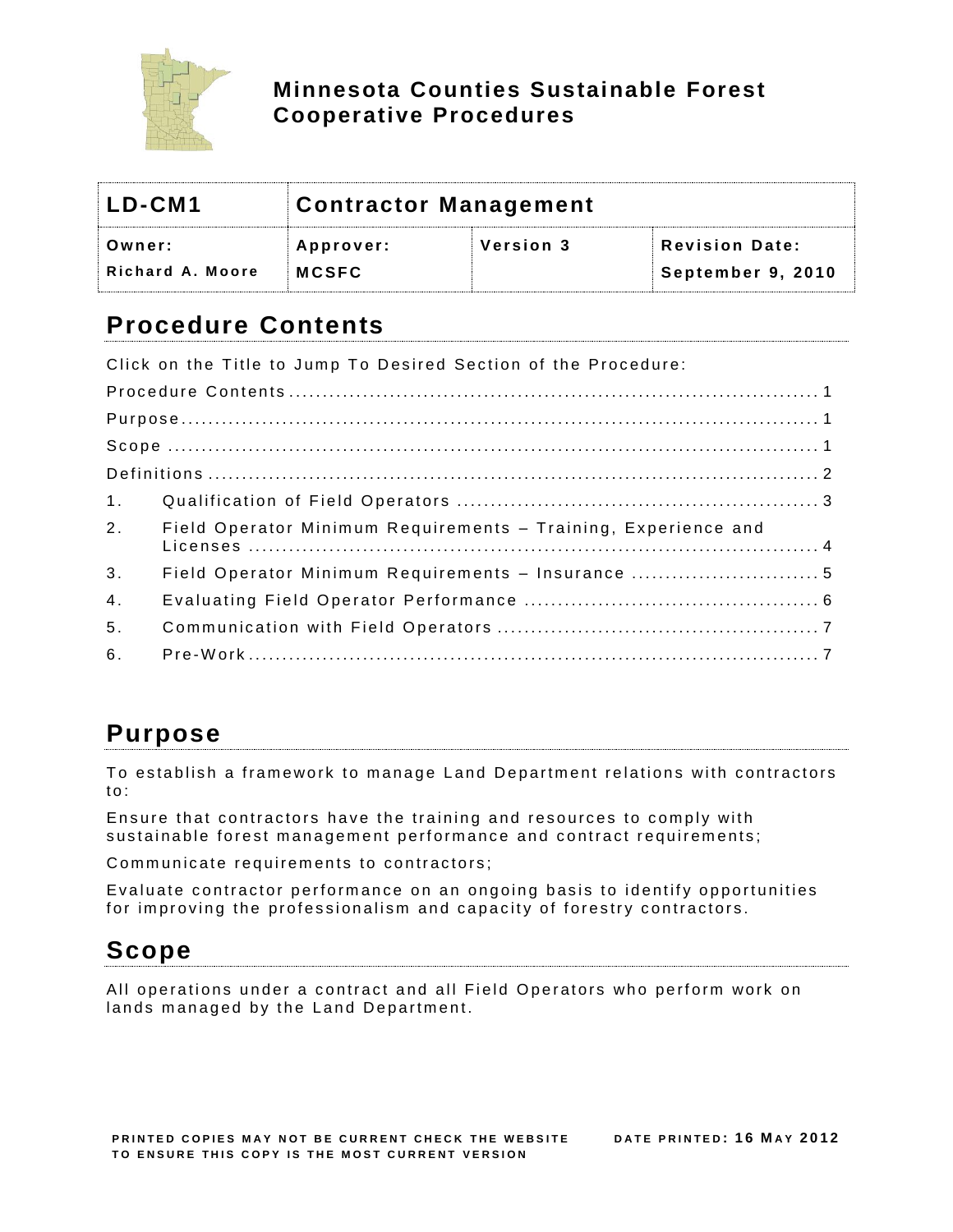| ILD-CM1          | <b>Contractor Management</b>                             |  |                   |  |
|------------------|----------------------------------------------------------|--|-------------------|--|
| Owner:           | <b>Revision Date:</b><br><b>Version 3</b><br>  Approver: |  |                   |  |
| Richard A. Moore | <b>MCSFC</b>                                             |  | September 9, 2010 |  |

<span id="page-1-0"></span>

| <b>Definitions</b>                          |                                                                                                                                                                                                                                                                                                                                  |  |  |
|---------------------------------------------|----------------------------------------------------------------------------------------------------------------------------------------------------------------------------------------------------------------------------------------------------------------------------------------------------------------------------------|--|--|
| Contractor                                  | Any person(s) or company who, in pursuit of independent<br>business enters into a written agreement with the Land<br>Department to:                                                                                                                                                                                              |  |  |
|                                             | Perform work on Land Department Managed Lands<br>$\bullet$<br>under Contract Of Service with the Land Department;<br>o r                                                                                                                                                                                                         |  |  |
|                                             | Purchases the right to extract a resource from Land<br>$\bullet$<br>Department Managed Lands (for example timber or<br>gravel) under a Resource Sales Contract                                                                                                                                                                   |  |  |
|                                             | Retains the control of the means, method and manner<br>$\bullet$<br>of accomplishing the desired result.                                                                                                                                                                                                                         |  |  |
|                                             | But does not include - Engineering consultants, information<br>systems consultants, financial consultants and other<br>consultants who provide mainly advisory services.                                                                                                                                                         |  |  |
| Contract<br>Administrator                   | The Land Department representative responsible for<br>administering timber sale contracts and/or service contracts<br>for other management activities carried out on Land<br>Department Managed lands.                                                                                                                           |  |  |
| <b>Contract For</b><br><b>Service</b>       | Agreement entered into with the Land Department to conduct<br>work or provide services on behalf of the Land Department to<br>support forest management activities. Some examples of<br>activities for which might be contracted include road<br>construction, site preparation and chemical application.                        |  |  |
| <b>Contract Pre-</b><br><b>Work Meeting</b> | Meeting between the Contract Administrator and the Field<br>Operator and/or the person who will supervise the Field<br>Operator's work activity on the site to review the Site Plan,<br>the operational and contractual requirements for the work and<br>any special concerns or operational constraints related to the<br>site. |  |  |
| <b>Field Operators</b>                      | Any person or company conducting actual field activities on<br>Land Department Managed Lands either as the Contractor or<br>Sub-contractor:                                                                                                                                                                                      |  |  |
|                                             | under a Resource Sales Contract; or<br>$\bullet$                                                                                                                                                                                                                                                                                 |  |  |
|                                             | under a Contract For Services.<br>$\bullet$                                                                                                                                                                                                                                                                                      |  |  |
| Land<br>Department                          | Tax Forfeited and fee lands under the direct management<br>responsibility and control of the Land Department.                                                                                                                                                                                                                    |  |  |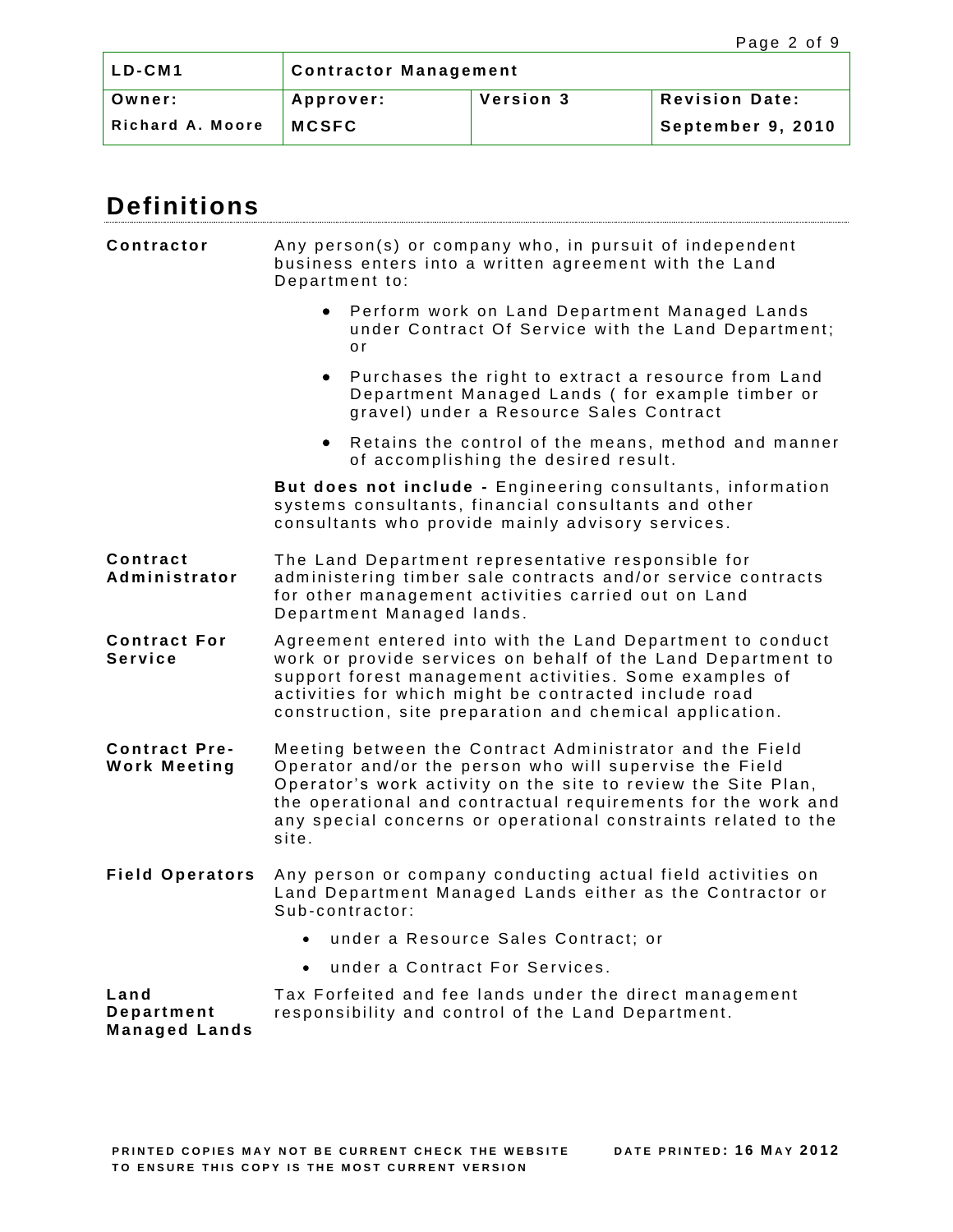| ILD-CM1          | <b>Contractor Management</b>                    |  |                   |  |
|------------------|-------------------------------------------------|--|-------------------|--|
| Owner:           | Version 3<br><b>Revision Date:</b><br>Approver: |  |                   |  |
| Richard A. Moore | <b>MCSFC</b>                                    |  | September 9, 2010 |  |

| Responsible<br><b>Operator List</b> | List of Field Operators that meet the Land Department<br>requirements and are qualified to bid on County contracts.                                                                                            |
|-------------------------------------|----------------------------------------------------------------------------------------------------------------------------------------------------------------------------------------------------------------|
| <b>Resource Sales</b><br>Contract   | Agreement entered into with the Land Department to purchase<br>and extract natural resources from Land Department Managed<br>Lands. Some examples include Timber Sale Contracts and<br>Gravel Sales Contracts. |
| Significant<br>Non-<br>Conformance  | Failure(s) to follow Land Department contract requirements<br>that has or could result in any of the following:                                                                                                |
|                                     | Damage to the environment;<br>$\bullet$                                                                                                                                                                        |
|                                     |                                                                                                                                                                                                                |

- Endangering the safety of the public, the contractor's employees and/or Land Department personnel; or
- Serious financial or public affairs consequences to the County.

Examples of significant non-conformances include: significant departures from the site prescriptions, trespass, and significant disturbance to a riparian management zone, or excessive site damage.

## <span id="page-2-0"></span>**1. Qualification of Field Operators**

### **1.1** Responsible Operator Requirement

- 1.1.1 A Field Operator may not bid on a contract unless they are on the Responsible Operator List.
- 1.1.2 The Land Commissioner will not approve a contract unless the Field Operator is on the Responsible Operator List.

### **1.2** Responsible Operator List

- 1.2.1 The Land Department will establish and maintain a Responsible Operator List.
- 1.2.2 A copy of the Responsible Operator List will be located on the SFMS internal web site.

### 1.3 **Field Operator Review Team**

- 1.3.1 The Land Commissioner will establish an internal Field Operator Review Team to:
	- a) Review and approve Field Operators for addition to the Responsible Operator List; and
	- b) Evaluate performance of Field Operators to assess their continuing suitability to remain on the Responsible Operator List.
- 1.3.2 The Land Commissioner will head the Field Operator Review Team and ensure that the Land Department personnel with the most relevant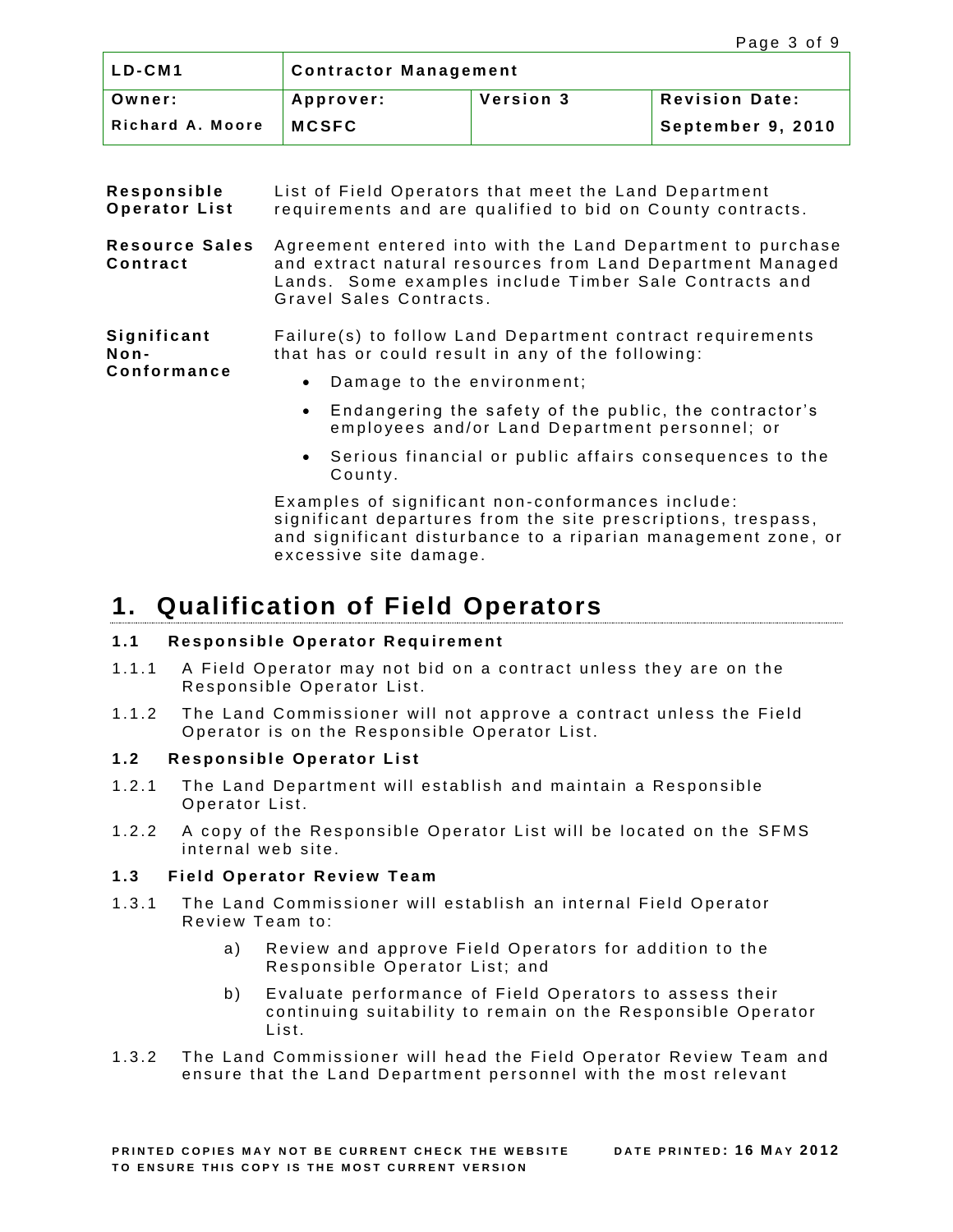| LD-CM1           | <b>Contractor Management</b>                    |  |  |  |
|------------------|-------------------------------------------------|--|--|--|
| Owner:           | <b>Revision Date:</b><br>Version 3<br>Approver: |  |  |  |
| Richard A. Moore | <b>MCSFC</b><br>September 9, 2010               |  |  |  |

knowledge of field operator performance and field operational requirements participate in evaluation of field operators.

#### **1.4** Qualifying to be on the Responsible Operator List

- 1.4.1 Any person or company may apply to be on the Responsible Operator List.
- 1.4.2 Qualification requirements for the Responsible Operator List are identified in the Responsible Operator Application Form.
- 1.4.3 The applicant will fill out a Responsible Operator Application Form and submit the form to the Land Department
- 1.4.4 Upon receipt of an Application Form the Land Commissioner will bring together a Field Operator Review Team to evaluate the application.
- 1.4.5 The Team may approve an application, reject an application, request additional information or request the applicant to comply with specific conditions as a condition of approval.
- 1.4.6 Where the applicant is approved with conditions, the Land Department  $max:$ 
	- a) Require the operator to demonstrate that the conditions are met before being added to the Responsible Operator List;  $and/or:$
	- b) Incorporate the conditions into the contract with the Field Operator.

#### **S u b- C o n t r a c t o r s**

1.4.7 A Field Operator may not use a sub-contractor to carry out field operations on County Lands unless the sub-contractor is on the Responsible Operator List and is approved by the Land Department.

### **1.5** Update of Field Operator Applications

- 1.5.1 To remain on the Responsible Operator List Field Operators must provide up-to-date information to the Land Department.
- 1.5.2 Field Operators will update the information in their Responsible Operator Application as needed.

## <span id="page-3-0"></span>**2. Field Operator Minimum Requirements – Training, Experience and Licenses**

### **2.1 Q u a l i f i c a t i o n s**

- 2.1.1 All Field Operators must have the appropriate training, experience, licenses and/or certification to conduct the work activities that are the subject of a contract with the Land Department.
- 2.1.2 Qualifications of Field Operators will be documented on the Responsible Operator Application Form.

### 2.2 Qualification of Field Operators for Timber Sales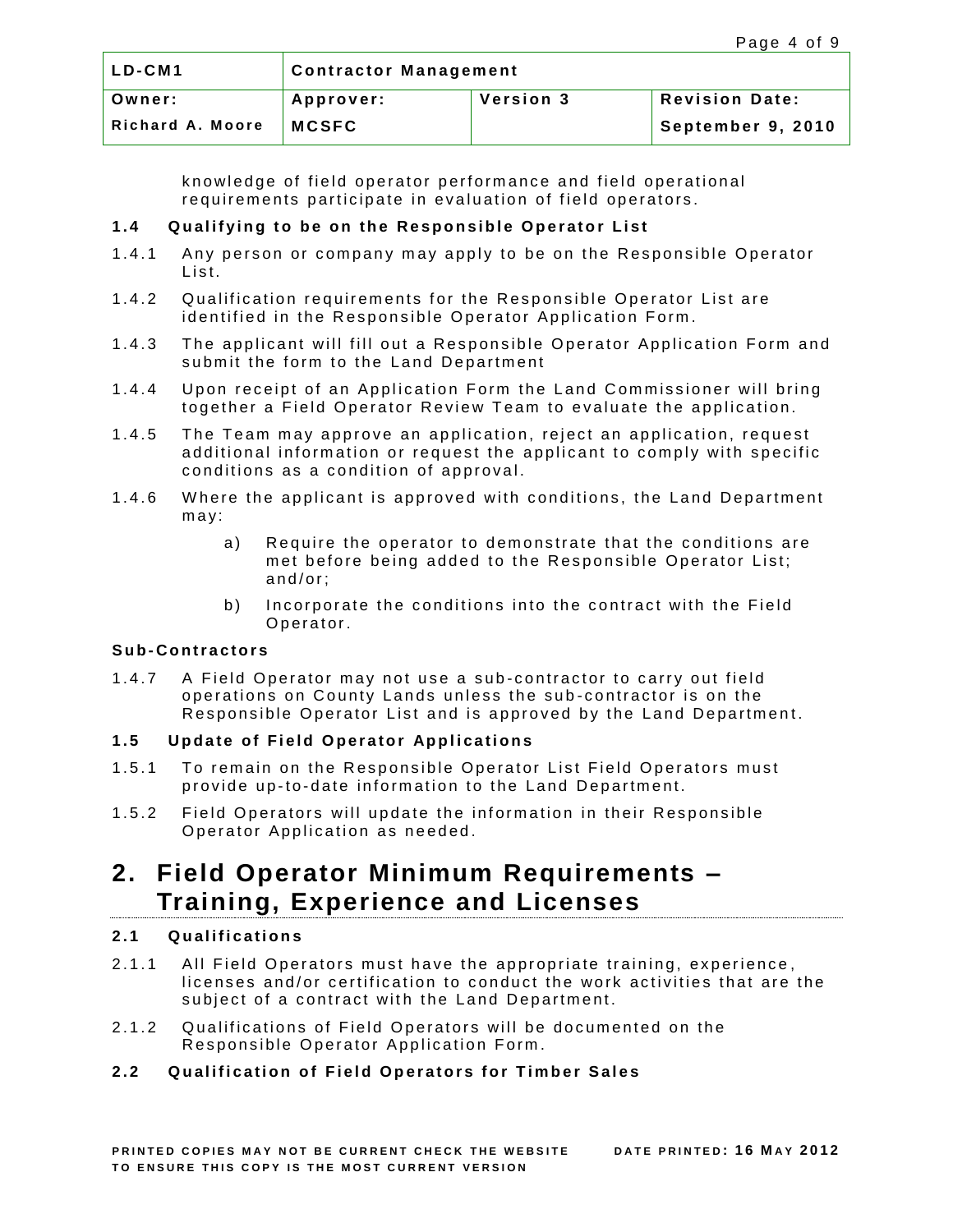| LD-CM1           | <b>Contractor Management</b>                    |  |  |  |
|------------------|-------------------------------------------------|--|--|--|
| Owner:           | <b>Revision Date:</b><br>Version 3<br>Approver: |  |  |  |
| Richard A. Moore | September 9, 2010<br><b>MCSFC</b>               |  |  |  |

- 2.2.1 Field Operators who purchase a Timber Sale or conduct work for another party on a Timber Sale must have the following minimum training:
	- a) Logger education training from a recognized logger education training program or certified logger education training program for at least the owner of the firm and the person who will supervise the logging on Land Department Managed Lands:
	- $b)$

### **2.3** Qualification of Field Operators for Chemical Application

2.3.1 Field operators who apply chemicals on Land Department Managed Lands must have a valid Pesticide Applicators License.

## <span id="page-4-0"></span>**3. Field Operator Minimum Requirements – Insurance**

- 3.1.1 Field Operators must carry the following insurance. Specific information on minimum dollar limits required will be defined in the text of the Contract:
	- a) **Workers Compensation** insurance covering all employees meeting statutory limits in compliance with the applicable state and federal laws. The coverage must include Employers' Liability with limits defined in the Contract.
	- b) **Comprehensive General Liability**: insurance with a defined minimum limit per occurrence, Combined Single Limit for Bodily Injury Liability and Property Damage Liability. This shall include Premises and Operations: independent contractors; Products and Completed Operations (if applicable); Contractual Liability; "XC" Hazard Liability (if applicable); Personal Injury Liability; Aircraft and Watercraft Liability (if applicable);
	- c) **Professional Liability:** with defined minimum limits per occurrence and aggregate.
- 3.1.2 No field operator may commence work on Land Department Managed Lands until they show satisfactory proof of insurance.
- 3.1.3 Field Operators must file Certificates of Insurance meeting the required insurance provisions with the Land Department before commencing any field work. Renewal certificates shall be sent to the County 30 days prior to any expiration date.
- 3.1.4 It shall be the responsibility of the Contractor to insure that all subcontracts comply with the same insurance requirements that he/she is required to meet.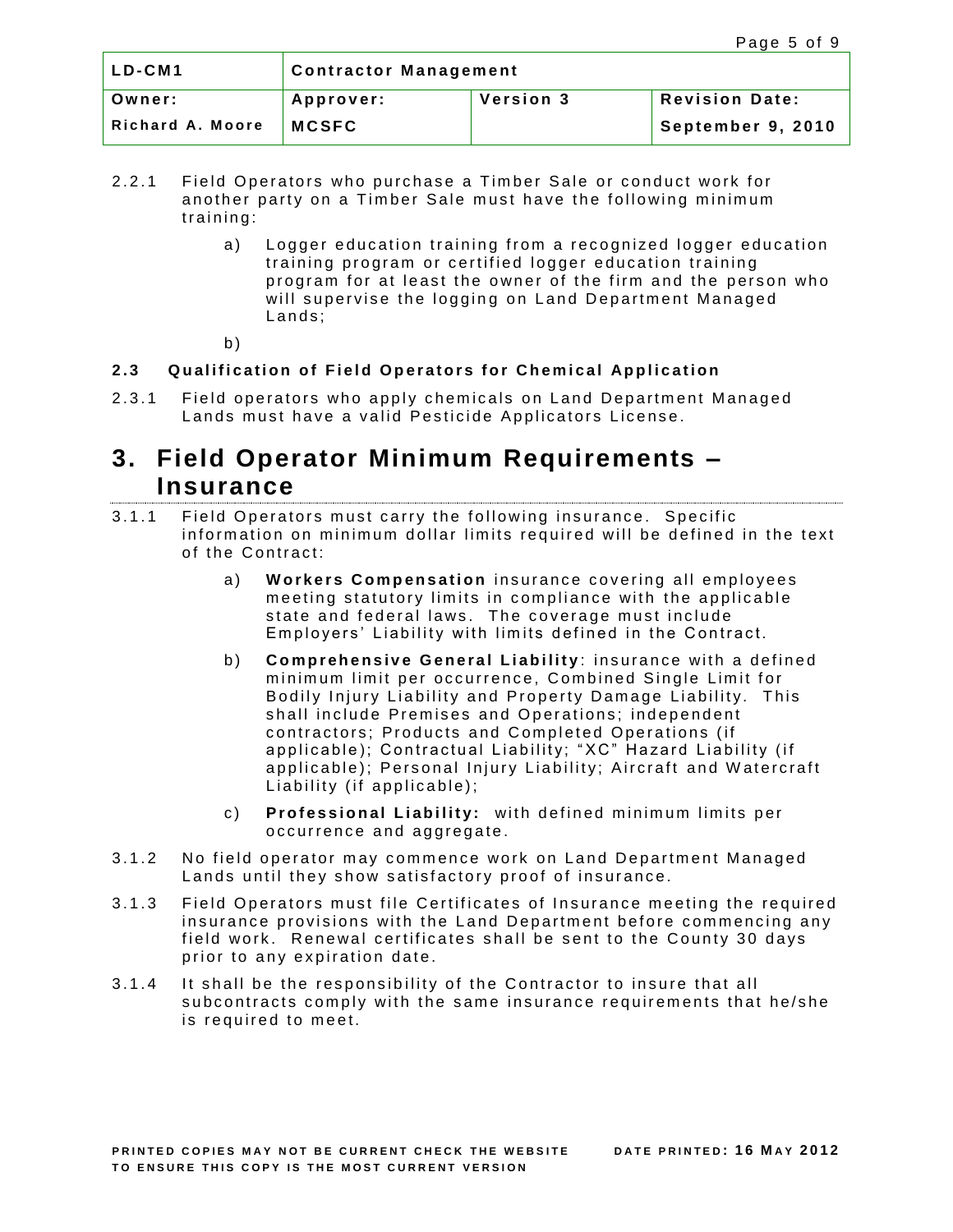| LD-CM1           | <b>Contractor Management</b>                           |  |                   |  |
|------------------|--------------------------------------------------------|--|-------------------|--|
| Owner:           | Version 3<br><b>Revision Date:</b><br><b>Approver:</b> |  |                   |  |
| Richard A. Moore | <b>MCSFC</b>                                           |  | September 9, 2010 |  |

## <span id="page-5-0"></span>**4. Evaluating Field Operator Performance**

#### **4.1 Field Operator Performance**

- 4.1.1 All field work activities will be inspected by the Land Department in accordance with the procedure LD-MS2 Inspections.
- 4.1.2 Where a non-conformance with Land Department requirements is identified Field Operators will be given a written notice of unsatisfactory performance.
- 4.1.3 The Land Department is committed to working with Field Operators to improve their performance and maintain good working relations with the Land Department.
- 4.1.4 However, where there is a persistent trend of poor performance or where there is a significant non-conformance, the Land Department may take whatever corrective action is deemed appropriate.

#### **4.2 Si g n i f i c a n t N o n- C o n f o r m a n c e s**

- 4.2.1 If as a result of an inspection or other means the Contract Administrator is made aware of a Significant Non-Conformance by a Field Operator, they will file a Corrective Action Request.
- 4.2.2 All Corrective Action Requests related to a Significant Non-Conformance by a Field Operator will be investigated by the Field Operator Review Team.
- 4.2.3 Based on the investigation results the appropriate Review Team may do one or more of the following:
	- a) Require the Field Operator and/or the Land Department to implement appropriate corrective action;
	- b) Invoke any remedy or penalty outlined in the Contract;
	- c) Terminate the Contract;
	- d) Remove the Field Operator from the Responsible Operator List; and
	- e) Take any legal action necessary, up to and including civil and criminal charges.

#### **4.3** Annual Review of Performance

- 4.3.1 Annually, the Review Team will review Field Operator performance.
- 4.3.2 The Review Team will review the results of inspections and any nonconformances in performance.
- 4.3.3 Unacceptable performance may result in the removal of a Field Operator from the Responsible Operator List.
- 4.3.4 Evaluations will be documented in the Review Team Meeting Minutes.

### **4.4** Disqualification from the Responsible Operator List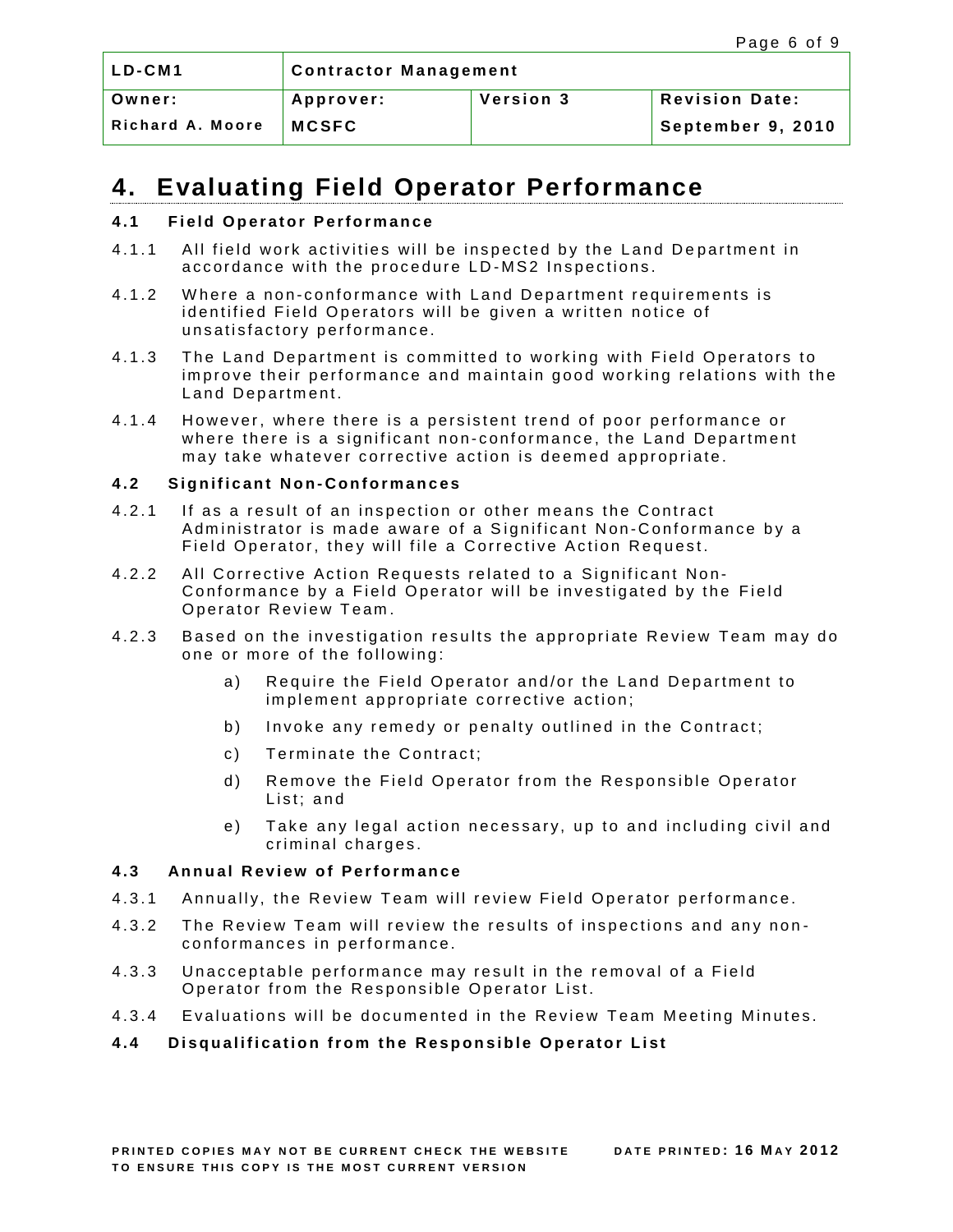| LD-CM1           | <b>Contractor Management</b>                    |  |  |  |
|------------------|-------------------------------------------------|--|--|--|
| Owner:           | <b>Revision Date:</b><br>Version 3<br>Approver: |  |  |  |
| Richard A. Moore | September 9, 2010<br><b>MCSFC</b>               |  |  |  |

- 4.4.1 Where as a result of the annual evaluation or as a result of a significant non-conformance, the Review Team determines that a Field Operator should be removed from the Responsible Operator List, it will provide written notice to the Field Operator.
- 4.4.2 A Field Operator that is removed from the Responsible Operator List as a result of poor performance may be reinstated to the Responsible Operator List upon demonstrating to the satisfaction of the Land Commissioner that they are willing and able to comply with Land Department requirements.

# <span id="page-6-0"></span>**5. Communication with Field Operators**

### **5.1 Field Operator Forum**

- 5.1.1 Annually, the Land Department will hold a meeting(s) with Field Operators to discuss:
	- a) Changes in Land Department requirements;
	- b) Areas of performance requiring improvement;
	- c) Emerging issues related to sustainable forest management; and
	- d) Issues of concern to Field Operators.

### **5.2** Training of Field Operator Employees

5.2.1 Field Operators will ensure that any employees and/or the employees of any sub-contractors that work on Land Department Managed lands are trained on Land Department requirements and procedures.

### <span id="page-6-1"></span>**6. Pre-Work**

### **6.1 R e q u i r e m e n t**

6.1.1 The Land Department will conduct a pre-work meeting with all Field Operators who conduct work on Land Department Managed lands or on behalf of the Land Department prior to the commencement of the work.

### **6.2 P r e p a r e f o r t h e P r e -W o r k**

- 6.2.1 To prepare for the pre-work meeting, the Contract Administrator will:
	- a) Review the contract, applicable regulations, site prescription, site maps, and any other documents pertaining to the site where the proposed activity will occur;
	- b) Review Work Instructions applicable to the contract;
	- c) Check for any special concerns (such as: special plant communities, wetland areas, dangerous conditions);
	- d) Ensure site is properly delineated in the field prior to the commencement of work activities (see Boundary Marking SOP); and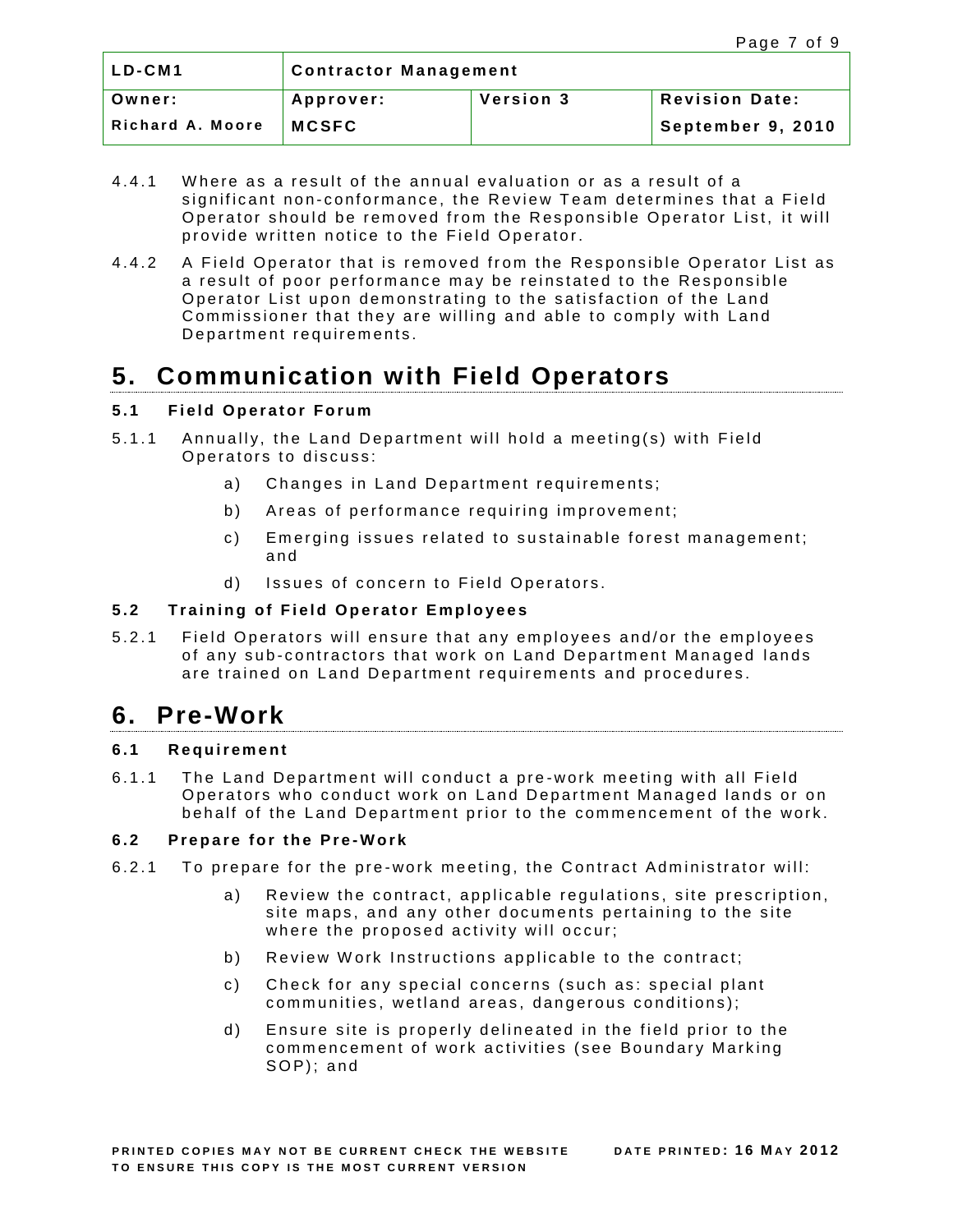| LD-CM1           | <b>Contractor Management</b>                    |  |  |  |
|------------------|-------------------------------------------------|--|--|--|
| Owner:           | Version 3<br><b>Revision Date:</b><br>Approver: |  |  |  |
| Richard A. Moore | September 9, 2010<br><b>MCSFC</b>               |  |  |  |

e) Ensure that all information necessary to carry out the contract is available to the Field Operator including site map, site prescription and contract documents.

#### **6.3 Pre -W o r k M e e t i n g**

- 6.3.1 The Contract Administrator will conduct a pre-work meeting with the Field Operator and/or the person who will supervise the activity on County Lands.
- 6.3.2 During the pre-work meeting, the Contract Administrator will review the following:
	- a) Pre-work Checklist;
	- b) Requirements set out in the Project Plan;
	- c) Land Department contract requirements including performance measures;
	- d) Any special issues or conditions (e.g., resource features, sensitive sites, work windows, etc);
	- e) All project documents to ensure permits and approvals are in place:
	- f) Operational logistics (e.g., crew composition, scheduling, transportation, communication, specific machinery, etc.);
	- g) All Work Instructions that pertain to the project;
	- h) All Resource Activity Boundary Marking in the work area; and
	- i) Site map and ensure that boundaries and reserves are clearly noted on the map and understood.
- 6.3.3 The Contract Administrator will walk the site with the Field Operator and/or the foreman and:
	- a) Point out areas of special concern; and
	- b) Agree on the location of landings and skid trails and mark them on the site map.
- 6.3.4 The Contract Administrator will provide copies of all pertinent information to the Field Operator and advise the Field Operator that all field employees must be informed of this information.
- 6.3.5 The Contract Administrator will have the Field Operator or their designee, sign-off on the Pre-Work Checklist that the pre-work meeting was held and all pertinent issues were covered and understood.
- 6.3.6 Contract Administrators will record the Pre-Work Meeting in the Project Planning database.
- 6.3.7 Project plans that affect non-frozen wetlands through draining, filling, or excavation must have a "Contractor Responsibility and Landowner Statement Form" CM1-04 completed by the field operator and filed with the project information.